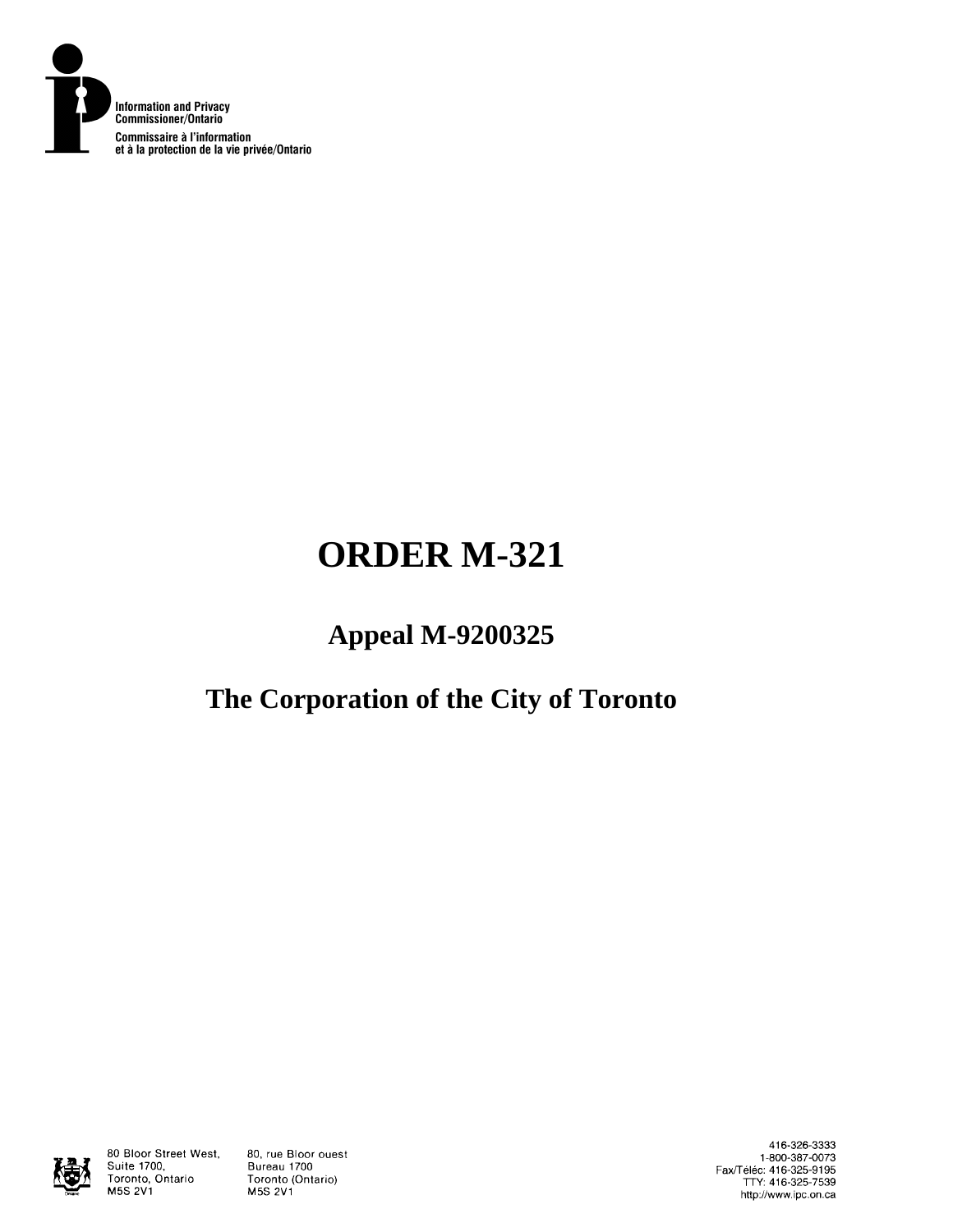### **ORDER**

#### **BACKGROUND:**

The Corporation of the City of Toronto (the City) received a request under the Municipal Freedom of Information and Protection of Privacy Act (the Act) for the requester's personnel files from both the Parks and Recreation and the Management Services Departments of the City. The City identified a large number of responsive records and notified an affected person pursuant to section 21(1) of the Act. In its decision letter, the City granted access to some records in full, withheld some records in part and denied access to others in their entirety. The City's decision to deny access to these records was based on the exemptions contained in sections 13, 14(2)(e), (f) and (h) and 38(a) and (b) of the Act.

The requester appealed the City's decision to the Commissioner's office and indicated that he had not received the complete files he had requested. In the course of the mediation of the appeal, the parties agreed that certain records were no longer at issue. The documents remaining at issue are Records 12 through 19, 22, 23, 24, 29, 38, 39, 40, 41, 47, 51 through 56, 58, 59, 60, 63, 64, 65 and 66 as referenced in the City's index of records. These records are described in greater detail in Appendix "A" to this order.

Further mediation of the appeal was not successful and notice that an inquiry was being conducted to review the City's decision was sent to the City and the appellant. A number of affected persons were identified as having an interest in the disclosure of the records at issue and were also provided with the Notice of Inquiry. Representations were received from the appellant, the City and 17 of the affected persons.

#### **PRELIMINARY ISSUE:**

In reviewing the records, I have determined that a portion of Record 19 refers to an individual other than the appellant who has no connection with the subject matter of the request. I also find that one note in Record 58 and portions of Record 66 do not relate to the appellant's request. These nonresponsive portions of Records 19, 58 and 66, which should not be disclosed to the appellant, are identified on the highlighted copies of these records which I have provided to the City's Freedom of Information Co-ordinator with a copy of this order.

#### **ISSUES:**

The issues to be addressed in this appeal are:

- A. Whether the information contained in the records qualifies as "personal information" as defined in section 2(1) of the Act.
- B. If the answer to Issue A is yes, and the personal information relates to the appellant and other individuals, whether the discretionary exemption provided by section 38(b) of the Act applies to the personal information contained in the records.
- C. Whether the discretionary exemptions provided by sections 13 and 38(a) of the Act apply to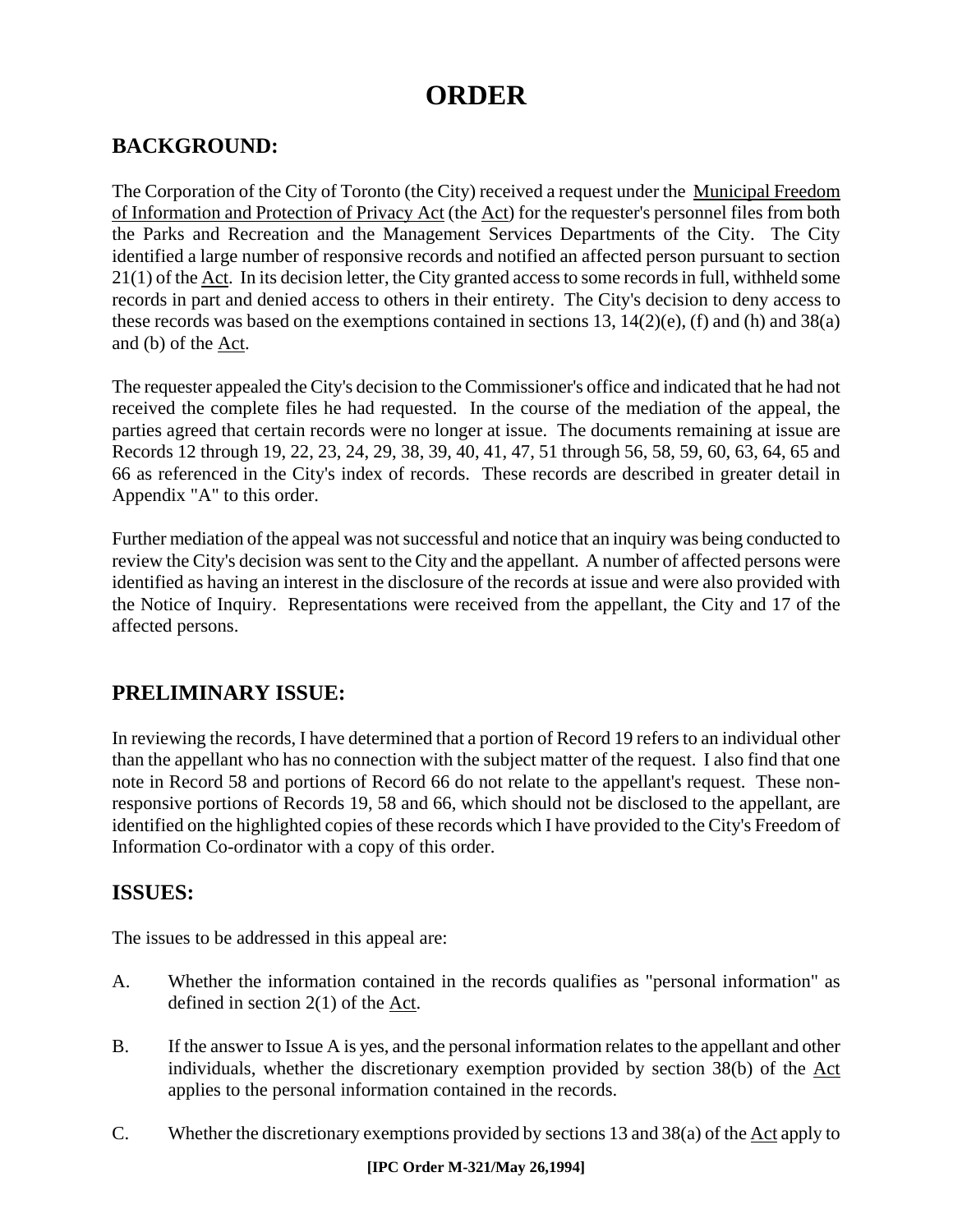the records.

D. Whether the City's search for responsive records was reasonable in the circumstances of this appeal.

#### **SUBMISSIONS/CONCLUSIONS:**

#### **ISSUE A: Whether the information contained in the records qualifies as "personal information" as defined in section 2(1) of the Act.**

Section  $2(1)$  of the  $\underline{\text{Act}}$  states, in part, that:

"personal information" means recorded information about an identifiable individual, including,

- (a) information relating to the race, national or ethnic origin, colour, religion, age, sex, sexual orientation or marital or family status of the individual,
- (b) information relating to the education or the medical, psychiatric, psychological, criminal or employment history of the individual or information relating to financial transactions in which the individual has been involved,
- ...

...

- (e) the personal opinions or views of the individual except if they relate to another individual,
- (g) the views or opinions of another individual about the individual, and
- (h) the individual's name if it appears with other personal information relating to the individual or where the disclosure of the name would reveal other personal information about the individual;

**[IPC Order M-321/May 26,1994]**  Having examined the records at issue, I find that Records 12-19, 22, 23, 38, 40, 51, 53-56 and 58 contain the personal information of the appellant only. Although some of these records also contain information about other individuals, I am satisfied that this information pertains to these individuals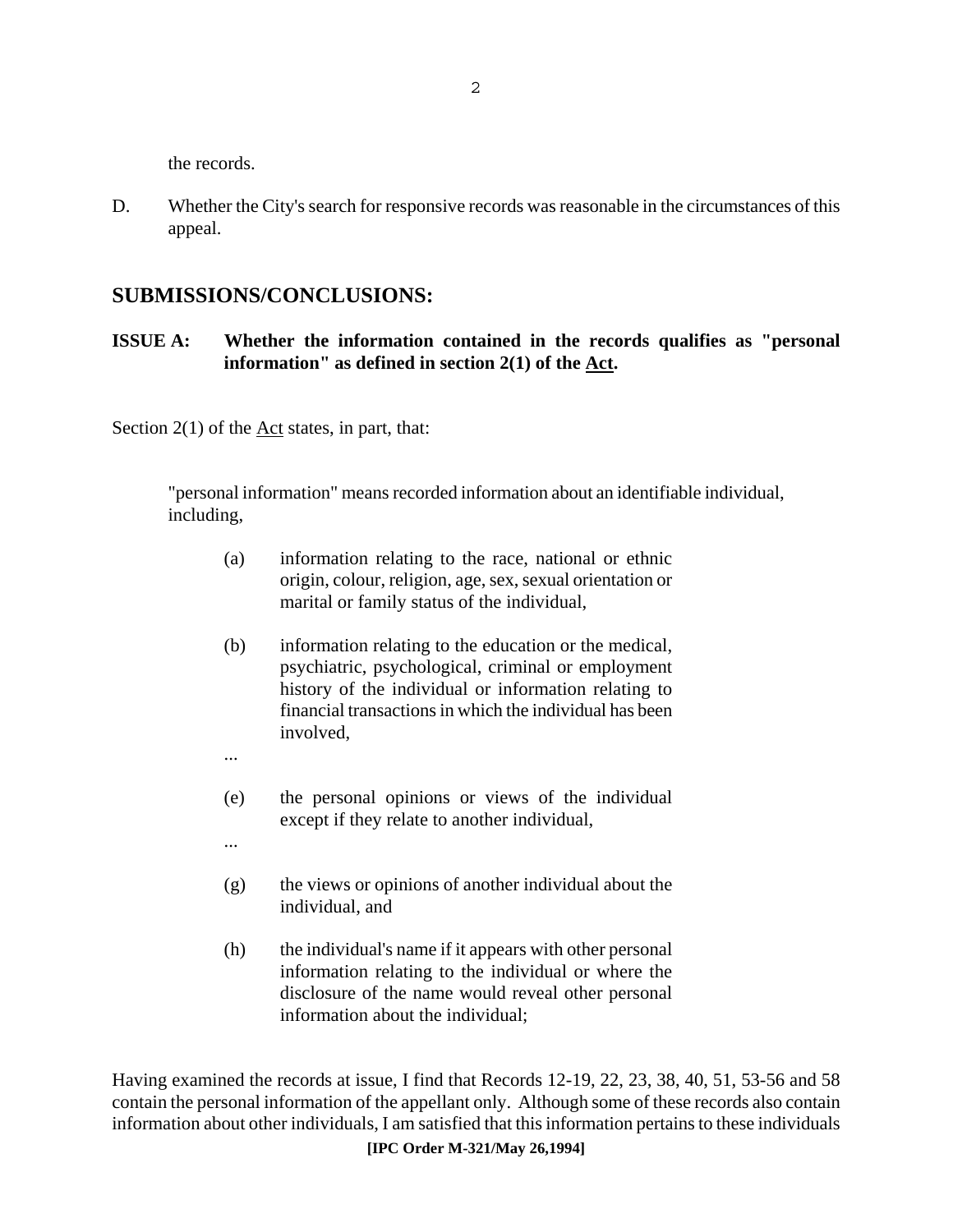in their professional capacities or in the execution of their employment responsibilities. Such information does not qualify as the personal information of these individuals for the purposes of the Act (Orders M-114, M-154, P-369, P-377, P-654 and P-660).

I further find that Records 24, 29, 39, 41, 47, 52, 59, 60, 63, 64, 65 and 66 contain the personal information of the appellant and other identifiable individuals.

#### **ISSUE B:** If the answer to Issue A is yes, and the personal information relates to the **appellant and other individuals, whether the discretionary exemption provided by section 38(b) of the Act applies to the personal information contained in the records.**

Under Issue A, I found that Records 24, 29, 39, 41, 47, 52, 59, 60, 63, 64, 65 and 66 contain the personal information of the appellant and other individuals.

Section 36(1) of the Act gives individuals a general right of access to personal information about themselves, which is in the custody or under the control of an institution. However, this right of access is not absolute. Section 38 provides a number of exceptions to this general right of access to personal information by the person to whom it relates. Specifically, section 38(b) of the Act states:

A head may refuse to disclose to the individual to whom the information relates personal information,

if the disclosure would constitute an unjustified invasion of another individual's personal privacy;

Section 38(b) introduces a balancing principle. The City must look at the information and weigh the requester's right of access to his/her own personal information against another individual's right to the protection of his/her privacy. If the City determines that release of the information would constitute an unjustified invasion of the other individual's personal privacy, then section 38(b) gives the City the discretion to deny the requester access to the personal information (Order 37).

Sections 14(2), (3) and (4) of the  $\Delta ct$  provide guidance in determining whether the disclosure of personal information would result in an unjustified invasion of an individual's personal privacy. Section 14(3) lists the types of information whose disclosure is presumed to constitute an unjustified invasion of personal privacy. The City, in its representations, has not raised any of the presumptions contained in section 14(3), nor have I found any of the presumptions to be relevant to this appeal. I also find that section 14(4) is not relevant to this appeal.

Section 14(2) provides a non-exhaustive list of criteria for the City to consider in determining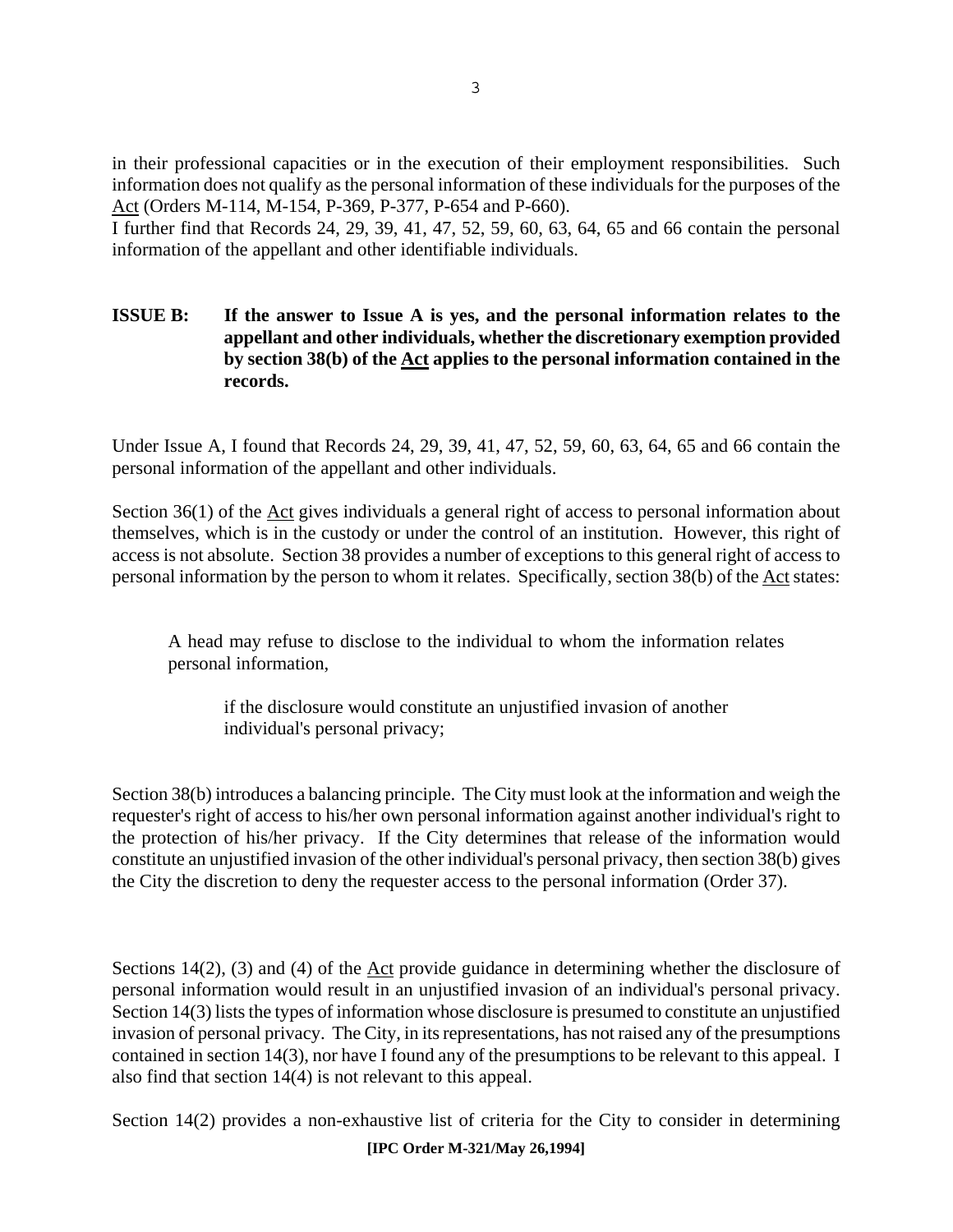whether the disclosure of personal information would constitute an unjustified invasion of personal privacy. The City submits that sections 14(2)(e), (f) and (h) of the Act apply to Records 24, 29, 39, 41, 47, 52, 59, 60, 63, 64, 65 and 66. These sections of the Act read:

A head, in determining whether a disclosure of personal information constitutes an unjustified invasion of personal privacy, shall consider all the relevant circumstances, including whether,

- (e) the individual to whom the information relates will be exposed unfairly to pecuniary or other harm;
- (f) the personal information is highly sensitive;
- (h) the personal information has been supplied by the individual to whom the information relates in confidence;

Record 24 consists of minutes of a disciplinary interview of the appellant in May 1992. In my view, since the information contained in this record was supplied by the City to the appellant at the time of the interview, the considerations in sections 14(2)(e), (f) and (h) are not relevant to Record 24 and its disclosure would not result in an unjustified invasion of the personal privacy of other individuals.

Records 29, 39, 41, 47 and 60 are notes and memoranda of interviews and conversations with the appellant. The information relating to co-workers of the appellant in these records was supplied by the appellant to the City and should not, therefore, be withheld from the appellant pursuant to section 38(b) of the Act (Order P-654).

#### **Sections 14(2)(f) and (h)**

The City claims that sections 14(2)(f) and (h) are relevant to Records 52, 59, 63, 64, 65 and 66. The City submits that the records are "highly sensitive" (section  $14(1)(f)$ ) on the following basis:

In each case, the records contain personal information which is sensitive, since it relates to alleged discrimination by the requester. The comments which form the basis of the allegations are personal information which is highly sensitive. Records 63, 64 and 65 ... are documents relating to a grievance filed against the requester by a co-worker. Release of this information would cause the individuals to whom it relates excessive personal distress, in that it would once again focus attention on the discriminatory comments and actions made by the requester.

With respect to section  $14(2)(h)$ , the City submits: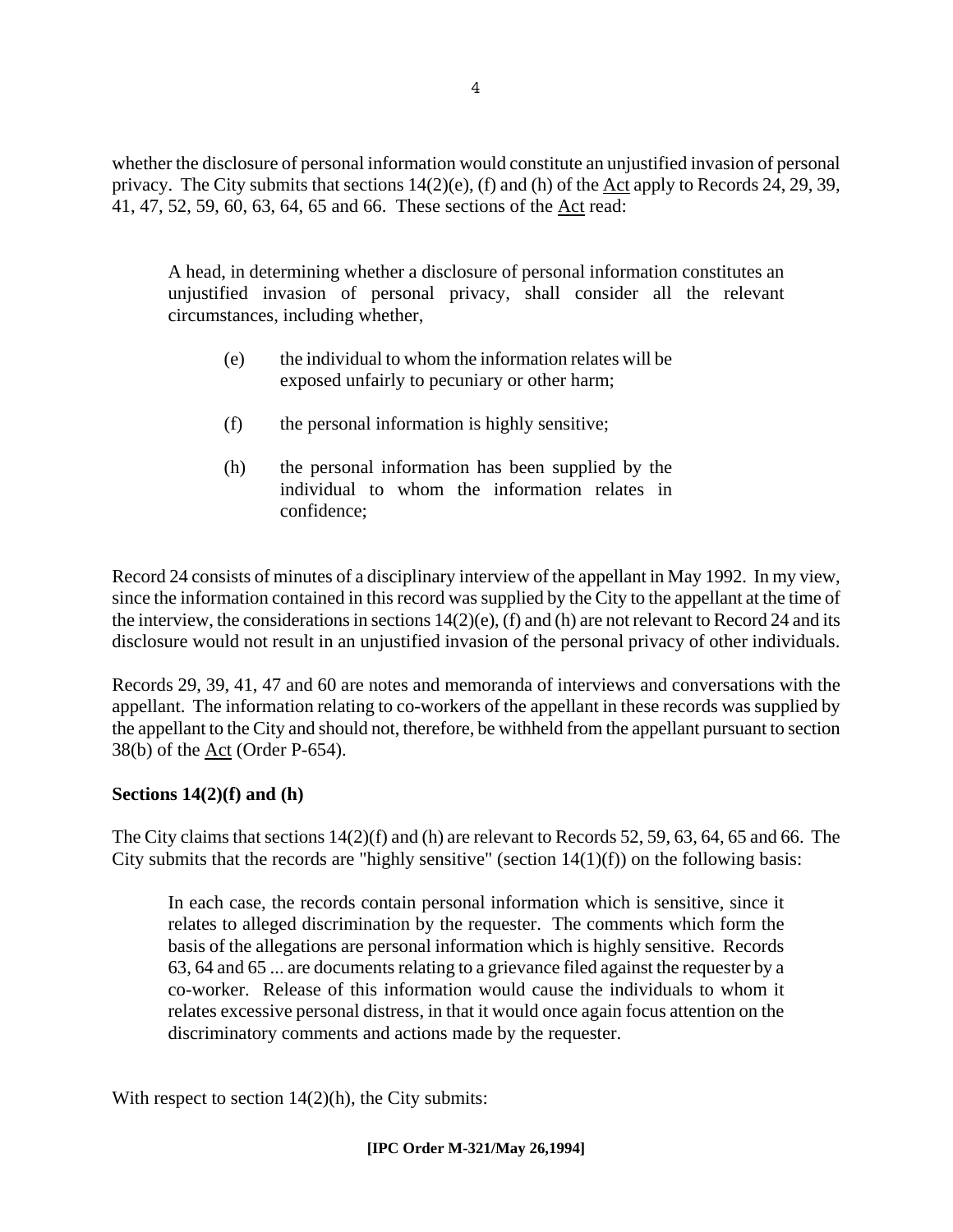The co-workers of the requester have supplied their personal information to their department implicitly in confidence. A relationship like this one, where staff communicate openly with the management of the department about difficult situations with fellow staff members is a hard one to develop. It is predicated on confidentiality. In this case, individuals came forward under considerable fear, under the understanding that the City would make every attempt to keep their statements in confidence.

I would note that the records which contain the actual statements provided by the appellant's co-workers are not at issue in this appeal.

Record 52 is a memorandum written by a supervisor which contains personal information about affected persons who were co-workers of the appellant. However, the personal information was supplied by the supervisor who wrote the memorandum, and not by the affected persons themselves. Accordingly, I find that section 14(2)(h) does not apply to Record 52. However, having considered the representations of the parties and all of the circumstances of this appeal, I find that section 14(2)(f) is applicable to the personal information of individuals other than the appellant contained in Record 52.

Record 59 is a memorandum written by a supervisor in the course of his employment duties in which he describes a meeting with the appellant and his union representative. The majority of the information contained in this record was supplied by either the appellant or by the supervisor. The last three paragraphs of this record, however, contain personal information supplied by the affected persons to whom the information relates. I am persuaded that sections 14(2)(f) and (h) are relevant to the last three paragraphs of Record 59 only.

The information at issue in Record 66 contains an observation about the appellant made by an affected person on a "log sheet" posted at a job site where the appellant was working. Immediately following that comment on the log sheet is an entry written by the appellant in response to the observation made about him. In these circumstances, I am not persuaded that this information was "supplied in confidence" nor that its disclosure at this time would be "highly sensitive". I find that sections  $14(2)(f)$  and (h) are not relevant to Record 66.

Records 63, 64 and 65 relate to a workplace harassment grievance brought against the appellant by a co-worker. In Order M-82, Inquiry Officer Holly Big Canoe set out general principles concerning the applicability of section 14(2)(f) of the Act in requests for information by parties involved in workplace harassment complaints as follows:

... when an allegation of harassment is made and investigated, it is reasonable for the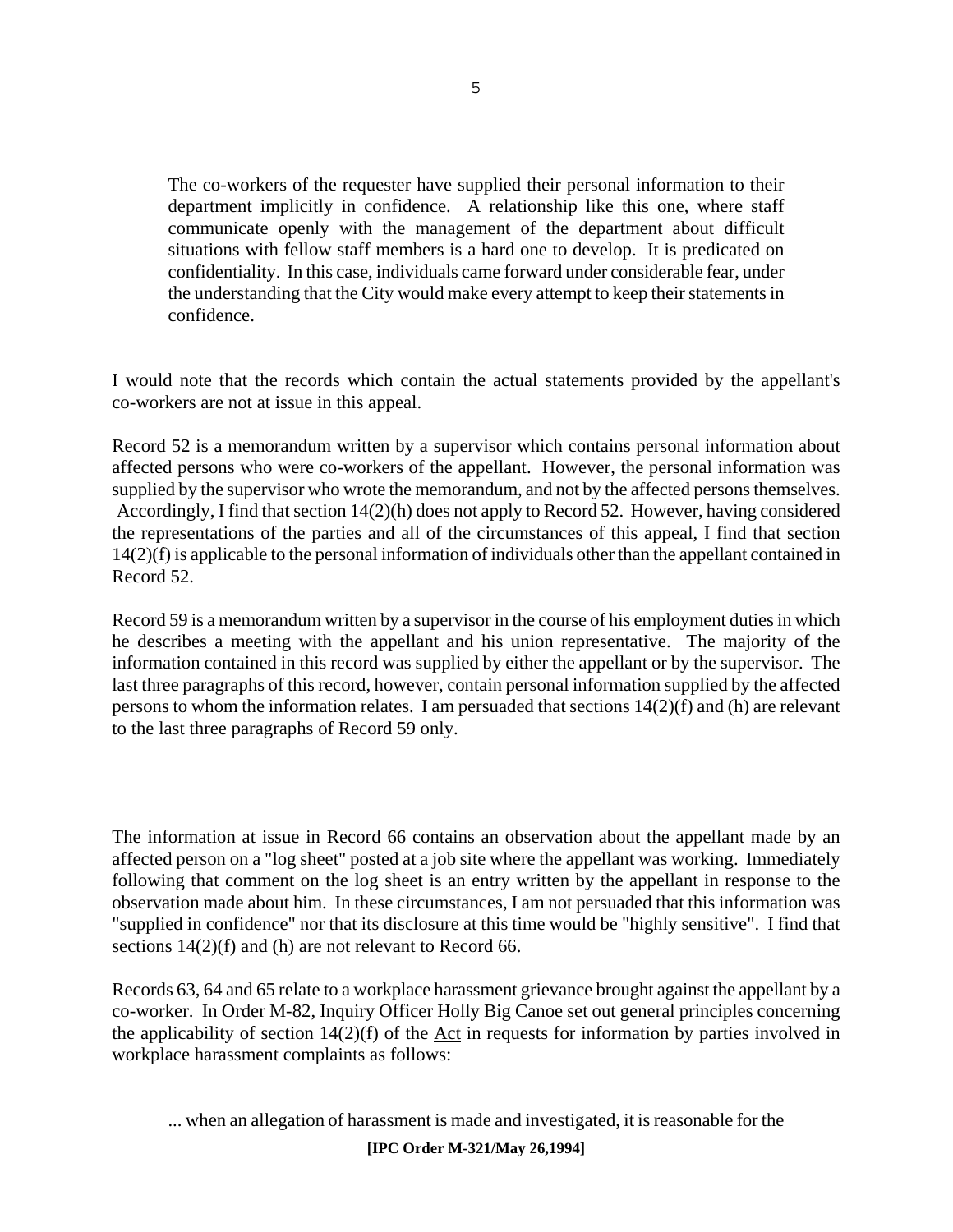parties involved to restrict discussion of workplace relationships and conduct and to find such information distressing in nature, ... Nevertheless, in my view, it is not possible for such an investigation to proceed if the complaint is not made known to the respondents and the direct response to the allegations made in the complaint is not made known to the complainant.

Regarding section 14(2)(h), she stated that:

... it is neither practical nor possible to guarantee complete confidentiality to each party during an internal investigation of an allegation of harassment in the workplace. If the parties to the complaint are to have any confidence in the process, respondents in such a complaint must be advised of what they are accused of and by whom to enable them to address the validity of the allegations.

In this appeal, as the grievance was resolved some time ago, there is no longer an ongoing investigation of the allegations. The appellant is aware of the identity of the complainant, the nature of the complaint and the results of the grievance relating to the harassment investigation. In my view, the appellant has been provided with substantial disclosure of the nature and disposition of the complaint made against him, sufficient for him to address the validity of the allegations. In the particular circumstances of this appeal, it is my view that sections 14(2)(f) and (h) are relevant factors which weigh in favour of non-disclosure of the personal information contained in Records 63, 64 and 65.

#### **Section 14(2)(e)**

The affected persons have expressed concerns that disclosure of their personal information would result in violence, threats or property damage against them. The City states that the affected persons will be exposed to physical harm from the appellant and notes that "[a]ll physical harm is 'unfair'". The City's representations further submit that:

disclosure of the records would make the requester aware of confidential meetings and correspondence between the Parks and Recreation Department and the requester's co-workers, and would expose the co-workers to physical harm. The requester's propensity for physical violence has been demonstrated on numerous occasions.

Having reviewed Records 52, 59, 63, 64, 65 and 66 and the representations of the parties, in the particular circumstances of this appeal, I am satisfied that section 14(2)(e) of the Act is a relevant consideration weighing against disclosure of the personal information of other individuals in these

#### **[IPC Order M-321/May 26,1994]**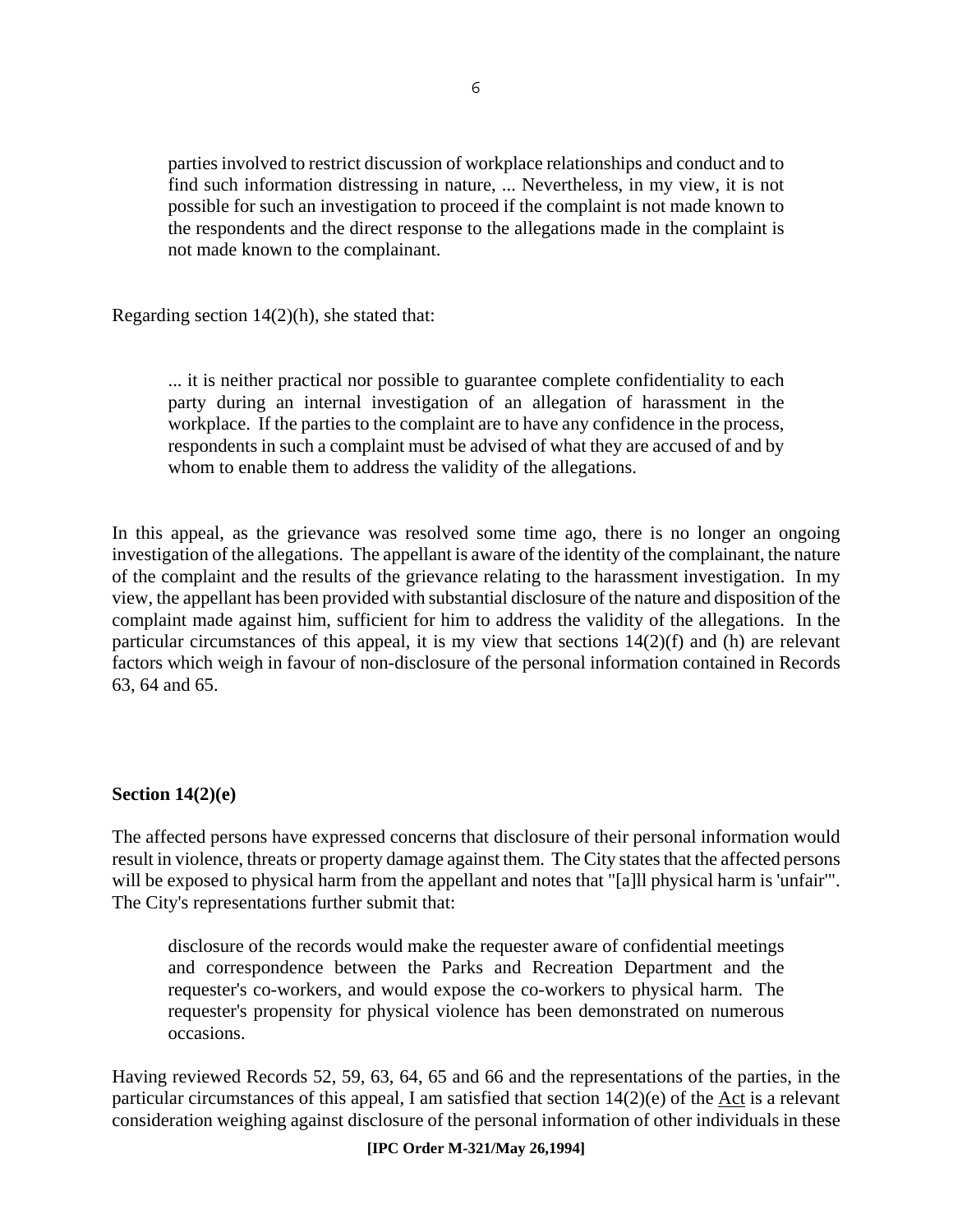records.

To summarize, I have found that sections  $14(2)(e)$ , (f) and (h) are relevant considerations for Records 59, 63, 64 and 65. The considerations in sections 14(2)(e) and (f) apply to Record 52 and section 14(2)(e) is relevant to Record 66. These provisions weigh in favour of not disclosing the records to the appellant.

Since the appellant's representations do not raise any factors in favour of disclosure, I find that the disclosure of the personal information of the affected persons contained in Records 52, 59, 63, 64, 65 and 66 would be an unjustified invasion of the personal privacy of those individuals.

I must now consider whether it is possible to sever these records, in accordance with the principle set out in section 4(2) of the Act, so that as much of the records as possible can be disclosed to the appellant, without revealing information which is properly exempt. This issue was recently canvassed by Inquiry Officer Anita Fineberg in Order P-677 as follows:

The relationship between section 10(2) of the [Provincial Freedom of Information and Protection of Privacy Act, which is similar to section 4(2) of the Act], and records containing personal information as defined in section 2(1) was discussed in Order P-230 by Commissioner Tom Wright. He stated:

I believe that the provisions of the Act relating to the protection of personal privacy should not be read in a restrictive manner. If there is a reasonable expectation that the individual can be identified from the information, then such information qualifies under section  $2(1)$  as personal information.

In this appeal, once the names and other information which would render the individuals "identifiable" has been severed from this record, the remaining information will no longer constitute "personal information" as defined in section 2(1) of the Act. Therefore, there can be no unjustified invasion of personal privacy in the disclosure of the balance of the information contained in Record 13.

In my view, following the approach stated by Inquiry Officer Fineberg above, if the names and other personal identifiers of affected persons are removed from Records 52 and 66 and portions of the last three paragraphs of Record 59 are withheld, the identities of the affected persons cannot be discerned. The disclosure of the remaining information would not be an unjustified invasion of the personal privacy of other individuals under section 38(b) of the Act. I have provided the City's Freedom of Information Co-ordinator with a highlighted copy of Records 52, 59 and 66 which indicates those portions of these records which are not to be disclosed.

In my view, it would not be possible, however, to sever Records 63, 64 and 65 to permit partial disclosure to the appellant.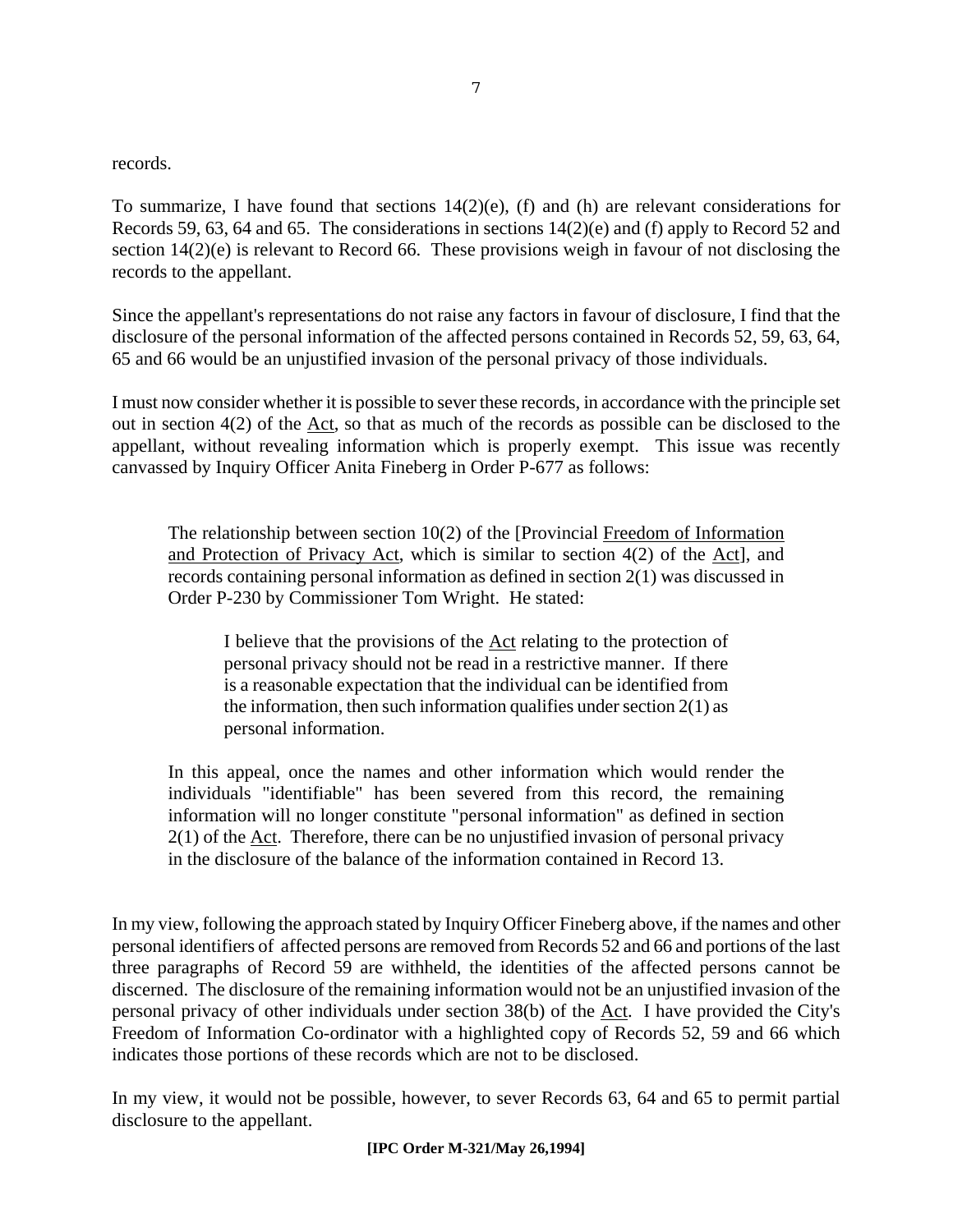To summarize, I have found that the disclosure to the appellant of Records 24, 29, 39, 41, 47 and 60, in their entirety, would not be an unjustified invasion of the personal privacy of other individuals. I further find that the disclosure of Records 63, 64 and 65 in their entirety and portions of Records 52, 59 and 66 would constitute an unjustified invasion of the personal privacy of other individuals and, therefore, this information is properly exempt from disclosure under section 38(b) of the Act.

I have reviewed the City's exercise of discretion under section 38(b) to deny access to these records and find nothing improper in the determination that has been made.

#### **ISSUE C: Whether the discretionary exemptions provided by sections 13 and 38(a) of the Act apply to the records.**

The City has claimed the section 13 exemption for all of the records at issue in this appeal. Due to my findings under the Preliminary Issue and Issue B, I need not consider the application of section 13 to Records 63, 64, 65 or the withheld portions of Records 19, 52, 58, 59 and 66.

In order to qualify for exemption under section 13, the parties objecting to disclosure must establish that the disclosure of the records **could reasonably be expected to** lead to the specified harm of seriously threatening the safety or health of an individual.

The words "could reasonably be expected to" have been interpreted in the context of other sections of the Act and the Provincial Freedom of Information and Protection of Privacy Act, which use the same terminology, to mean that there must exist a reasonable expectation of probable harm. The mere possibility of harm is not sufficient. At a minimum, the institution must establish a clear and direct linkage between the disclosure of the information and the harm alleged (Orders M-202, P-555 and P-581).

In support of its view that section 13 applies to the records and in addition to its related submissions concerning section 14(2)(e), the City has referred to other documents (which are not at issue in this appeal) and has provided an affidavit to support its contention that the disclosure of any of the records at issue in this appeal would seriously threaten the health or safety of the individuals whose names appear in the records.

Record 53 consists of notes taken at a meeting with the appellant, his union representative and other City employees to discuss discipline matters involving the appellant. In my view, these matters are already within the appellant's knowledge and, for this reason, I find that section 13 does not apply to this record.

Records 12, 13, 14, 15, 16, 17, 18, 19, 22, 23 and 40 consist of ordinary business and administrative matters which were dealt with during the appellant's employment with the City. Records 51, 55 and

**[IPC Order M-321/May 26,1994]**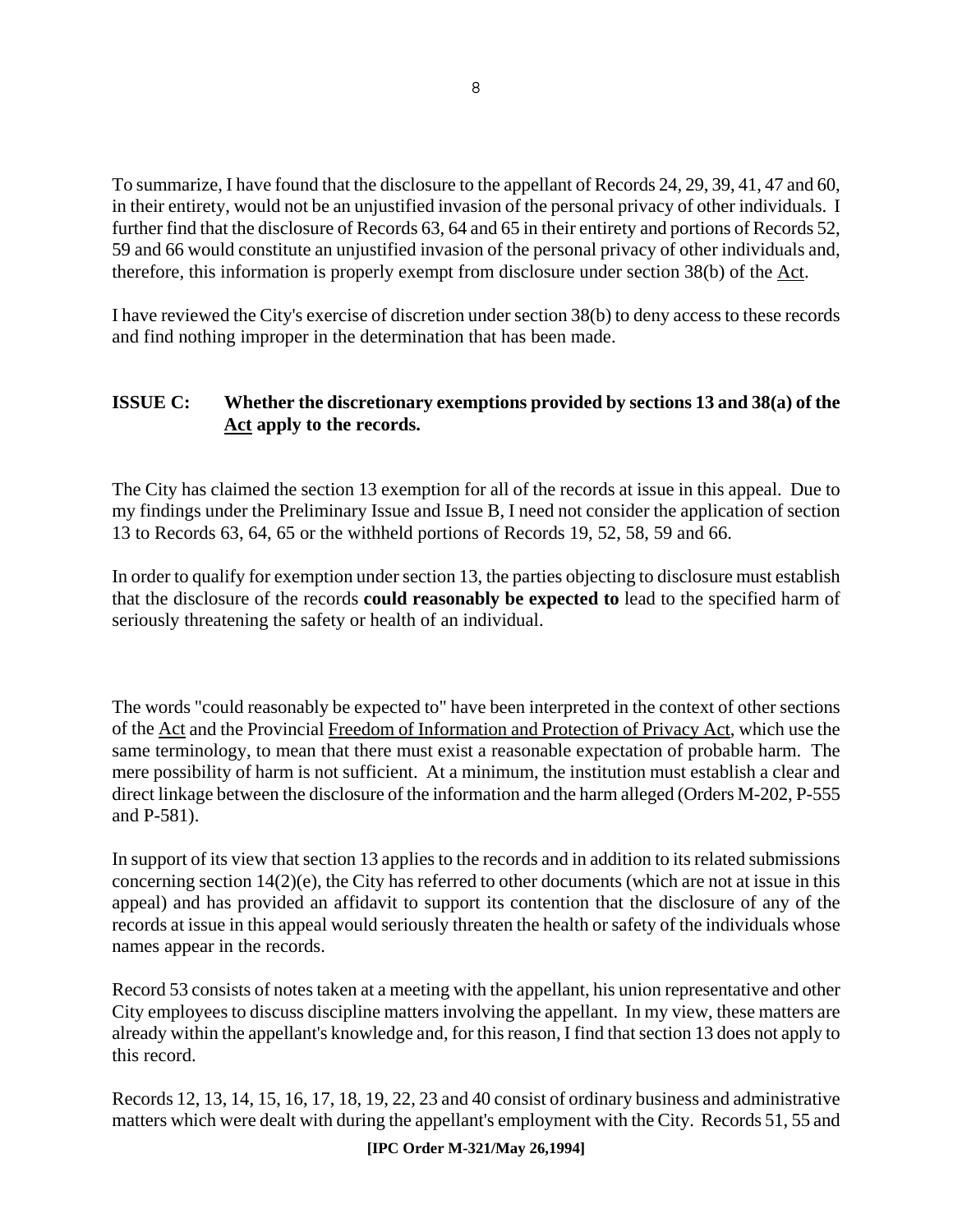58 document administrative matters, which relate to the investigation or the results of disciplinary infractions involving the appellant.

Having considered the representations of the City and the affected persons and the other circumstances of this appeal, including the nature of these particular records, I am not satisfied that there is clear and direct evidence linking the disclosure of these records to a serious threat of harm to the personal health or safety of the individuals whom the City has identified as being at risk of harm. Accordingly, I find that Records 12, 13, 14, 15, 16, 17, 18, 19, 22, 23, 40, 51, 55 and 58 do not qualify for exemption under section 13.

In my view, once the personal information of other individuals contained in Records 52, 59 and 66 is withheld from disclosure as described in my discussion of Issue B, the remaining portions of these records would similarly not qualify for exemption under section 13. Further, in my view, Records 24, 29, 39, 41, 47 and 60 do not qualify for exemption under section 13.

Record 38 consists of internal City Hall correspondence dated December 1991 concerning conditions to be included in the Minutes of Settlement which resolved several outstanding grievances which had been filed by the appellant. Record 54 is a memorandum setting out a chronology of meetings and telephone conversations in late July and early August of 1991 between the author and the appellant or his union representative concerning discipline matters. Record 56 consists of handwritten notes which appear to have been written prior to or during a meeting with the appellant on August 1, 1991.

I have carefully considered the representations of the affected persons and the City and all of the other relevant circumstances in this appeal. In support of its claim for the application of section 13 to the records, the City refers to several incidents of unattributed vandalism which occurred against the property of several of the affected persons. These incidents occurred at the same time as the disciplinary proceedings against the appellant were commenced which are the subject of these records.

In my view, and particularly given the lapse of time between these events and this appeal, the possibility that the harm alleged will occur is not sufficient. I am not convinced that there is a reasonable expectation of probable harm and, accordingly, I find that the exemption provided by section 13 of the Act does not apply to Records 38, 54 and 56.

Because I have found that section 13 does not apply to any of the records at issue, I do not need to consider the application of section 38(a).

#### **ISSUE D: Whether the City's search for responsive records was reasonable in the circumstances of this appeal.**

The appellant submits that further records responsive to his request should exist. The appellant has provided information as to the type of records he believes exist and the identities of persons who

#### **[IPC Order M-321/May 26,1994]**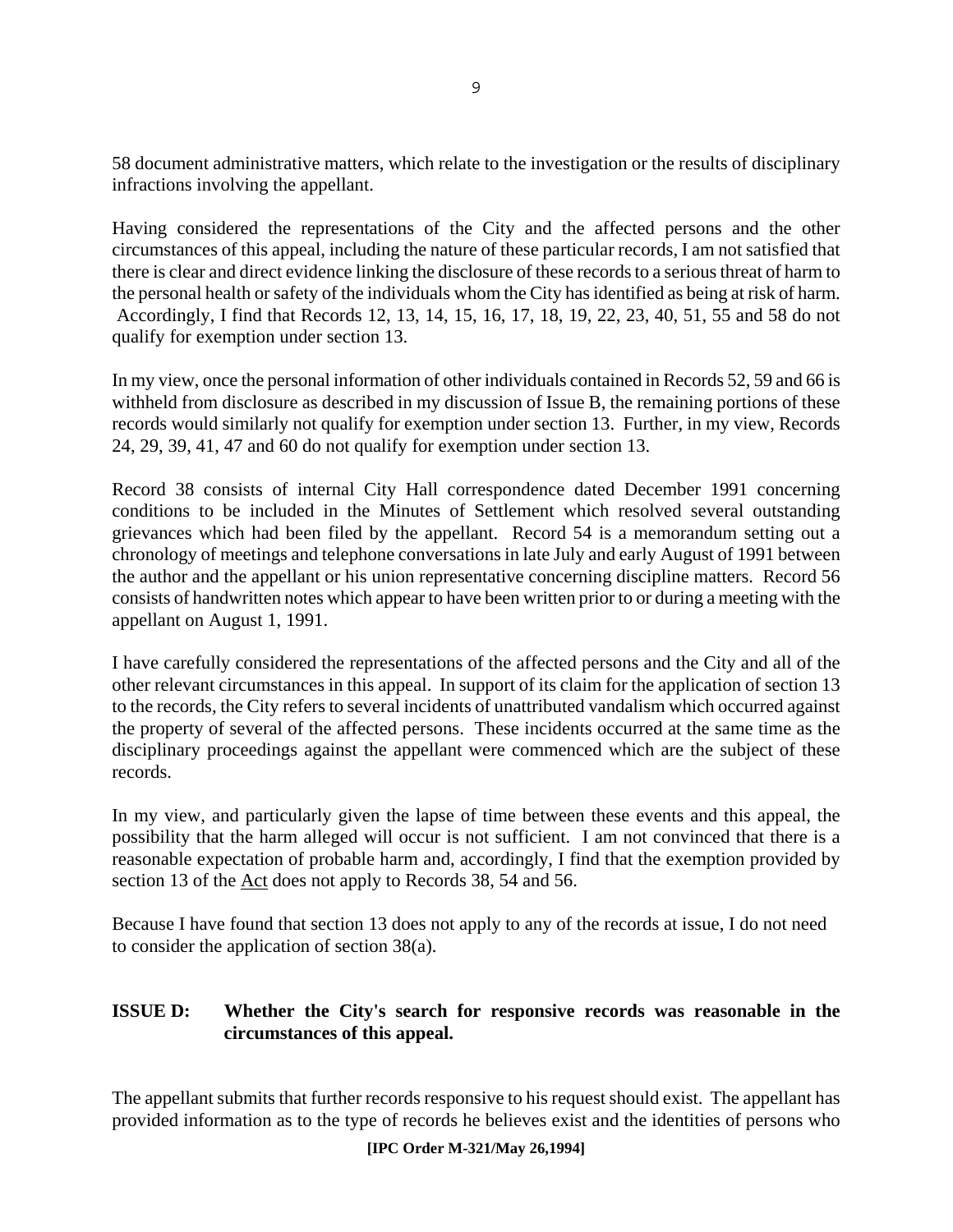might have such records. This information was provided to the City by the Commissioner's office in the Notice of Inquiry.

When a requester provides sufficient details about the records which he or she is seeking and the City indicates that additional records do not exist, it is my responsibility to ensure that the City has made a reasonable search to identify any records which are responsive to the request. While the Act does not require that the City prove to the degree of absolute certainty that such records do not exist, the search which an institution undertakes must be conducted by knowledgeable staff in locations where the records in question might reasonably be located.

With its representations, the City provided an affidavit, sworn by the Commissioner of Parks and Recreation, detailing his knowledge of record keeping within the Parks and Recreation department and outlining the search undertaken to locate records relating to the requester. The affidavit states that no further records of the type described by the appellant were located as of July 9, 1992 which was the date of the appellant's access request.

Based on this evidence, I find that the City's search for records responsive to the request was reasonable in the circumstances of this appeal.

#### **ORDER:**

- 1. I uphold the City's decision not to disclose Records 63, 64, 65 and those portions of Records 19, 52, 58, 59 and 66 indicated on the highlighted copy of the records which will accompany the copy of this order sent to the City's Freedom of Information Co-ordinator.
- 2. I order the City to disclose to the appellant Records 12, 13, 14, 15, 16, 17, 18, 19, 22, 23, 24, 29, 39, 40, 41, 47, 51, 53, 54, 55, 56, 58 and 60 and those portions of Records 19, 52, 58, 59 and 66 in accordance with the highlighted copy of these records which will accompany the copy of this order. The highlighted portions should **not** be disclosed.
- 3. I order the City to disclose the records described in Provision 2 within thirty-five (35) days following the date of this order, but not earlier than the thirtieth (30th) day after the date of this order.
- 4. In order to verify compliance with this order, I order the City to provide me with a copy of the records disclosed to the appellant pursuant to Provision 2, **only** upon request.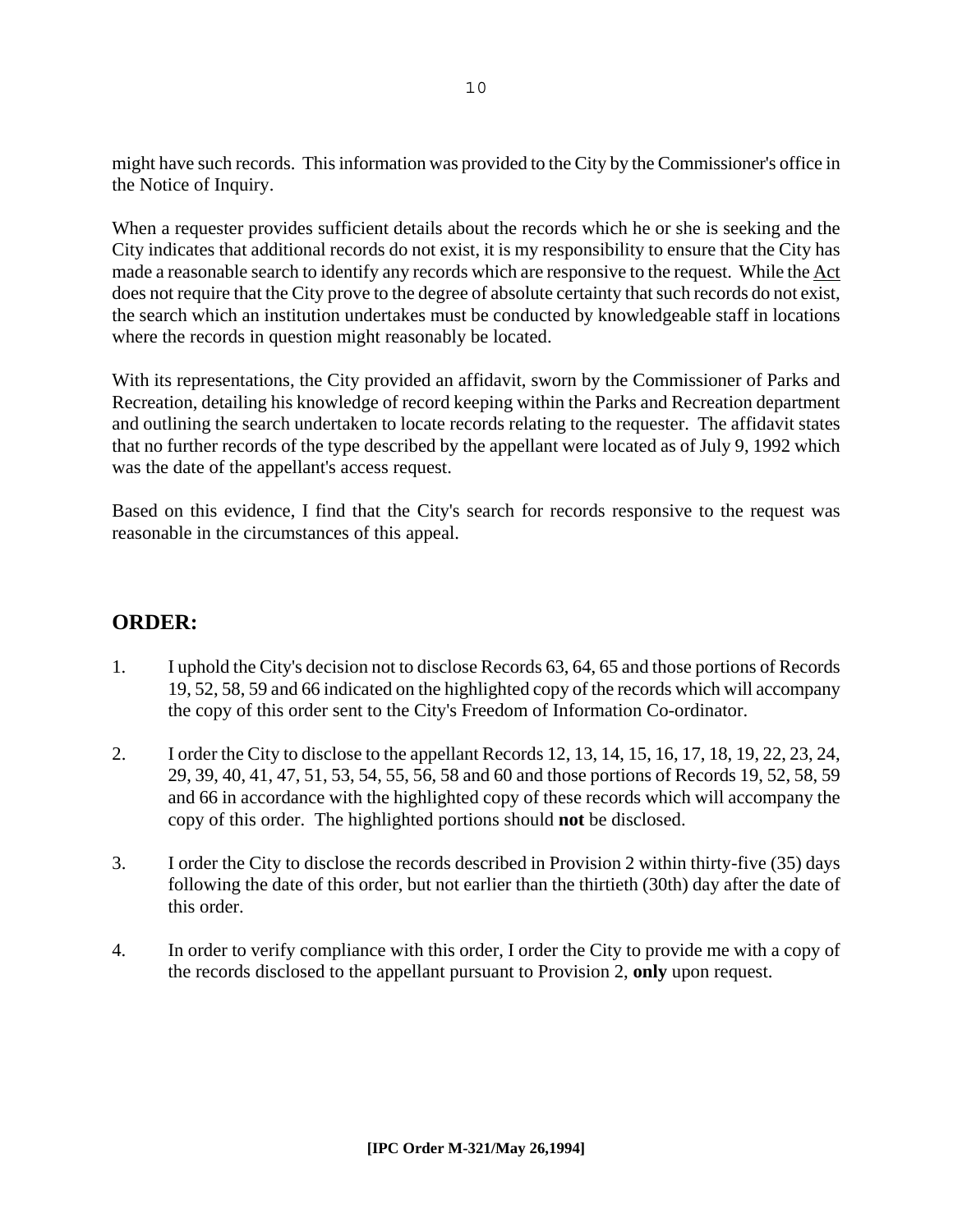Original signed by: May 26, 1994 Donald Hale Inquiry Officer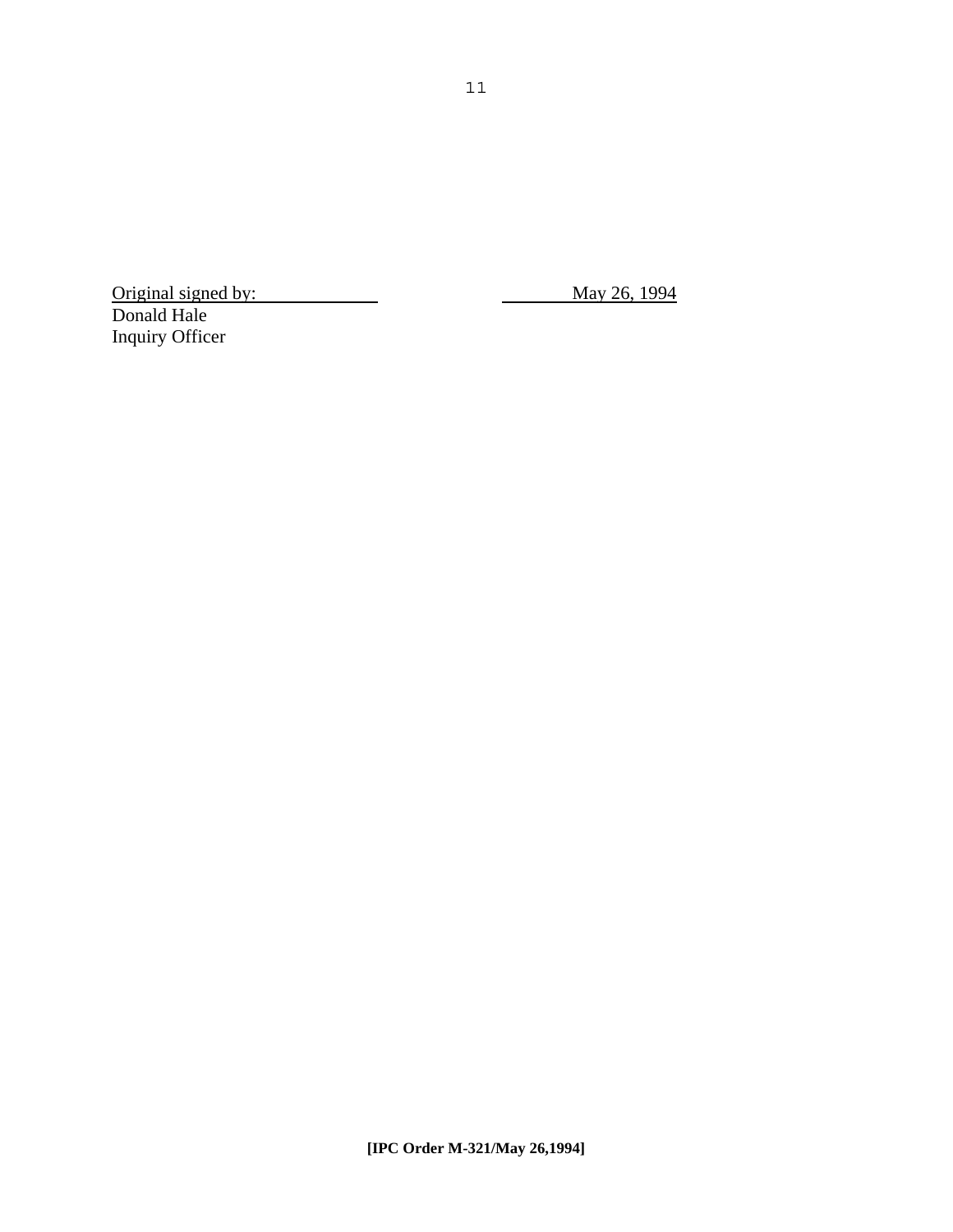### **APPENDIX "A"**

| <b>RECORDS AT ISSUE IN THIS APPEAL</b> |                                                                 |                                    |                                    |  |
|----------------------------------------|-----------------------------------------------------------------|------------------------------------|------------------------------------|--|
| <b>RECORD</b>                          | <b>DESCRIPTION</b>                                              | <b>ORDER</b><br><b>DISPOSITION</b> | <b>EXEMPTION</b><br><b>APPLIED</b> |  |
| 12                                     | Field memorandum concerning<br>appellant                        | disclosed                          |                                    |  |
| 13                                     | Memorandum with added handwritten<br>note                       | disclosed                          |                                    |  |
| 14                                     | Memorandum about injury report                                  | disclosed                          |                                    |  |
| 15                                     | Injury report memorandum                                        | disclosed                          |                                    |  |
| 16                                     | Memorandum re: request from<br>appellant                        | disclosed                          |                                    |  |
| 17                                     | Department memorandum regarding<br>conversations with appellant | disclosed                          |                                    |  |
| 18                                     | Memorandum re: telephone<br>conversation with appellant         | disclosed                          |                                    |  |
| 19                                     | Note re: medical information about<br>appellant                 | partly disclosed                   | not responsive<br>in part          |  |
| 22                                     | Letter to physician                                             | disclosed                          |                                    |  |
| 23                                     | Letter to physician                                             | disclosed                          |                                    |  |
| 24                                     | Minutes of Disciplinary Interview                               | disclosed                          |                                    |  |
| 29                                     | Notes of interview of appellant                                 | disclosed                          |                                    |  |
| 38                                     | Letter re: grievance settlement                                 | disclosed                          |                                    |  |
| 39                                     | Notes of conversation with appellant                            | disclosed                          |                                    |  |
| 40                                     | Memorandum re: work related injury<br>to appellant              | disclosed                          |                                    |  |
| 41                                     | Notes of interview with appellant                               | disclosed                          |                                    |  |
| 47                                     | Notes of conversation with appellant                            | disclosed                          |                                    |  |
| 51                                     | Note re: appellant work assignment                              | disclosed                          |                                    |  |
| 52                                     | Memorandum re: work related<br>discipline incidents             | partly disclosed                   | 38(b)/14(1)                        |  |